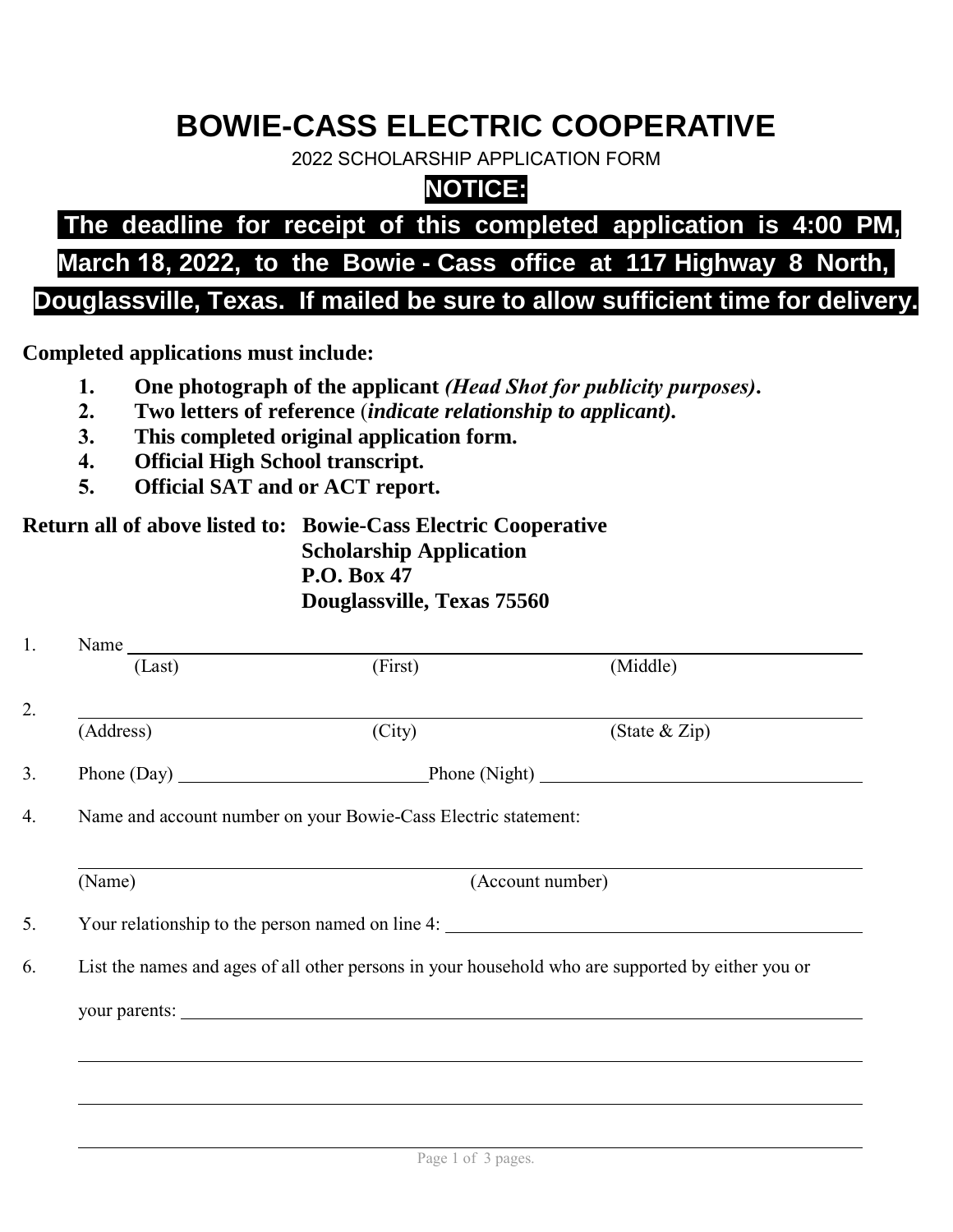| Name      | Employer                                                                                                               |        | Position      |  |
|-----------|------------------------------------------------------------------------------------------------------------------------|--------|---------------|--|
|           |                                                                                                                        |        |               |  |
|           |                                                                                                                        |        |               |  |
|           | Check the total household gross income for the year $2021$ : $\_\_\_\_$ \$0 - \$20,000 $\_\_\_\_\$ \$20,001 - \$35,000 |        |               |  |
|           | $$35,001 - $45,000$ $$45,001 - $60,000$ $$60,000$ $$80,001 - $80,000$ over \$80,001                                    |        |               |  |
|           |                                                                                                                        |        |               |  |
|           | (Name)                                                                                                                 |        |               |  |
| (Address) |                                                                                                                        | (City) | (State & Zip) |  |
|           |                                                                                                                        |        |               |  |
|           |                                                                                                                        |        |               |  |
|           |                                                                                                                        |        |               |  |
|           |                                                                                                                        |        |               |  |
|           |                                                                                                                        |        |               |  |
|           |                                                                                                                        |        |               |  |
|           |                                                                                                                        |        |               |  |
|           |                                                                                                                        |        |               |  |
|           |                                                                                                                        |        |               |  |

7. List the places of employment and positions held by all family members residing at your address: